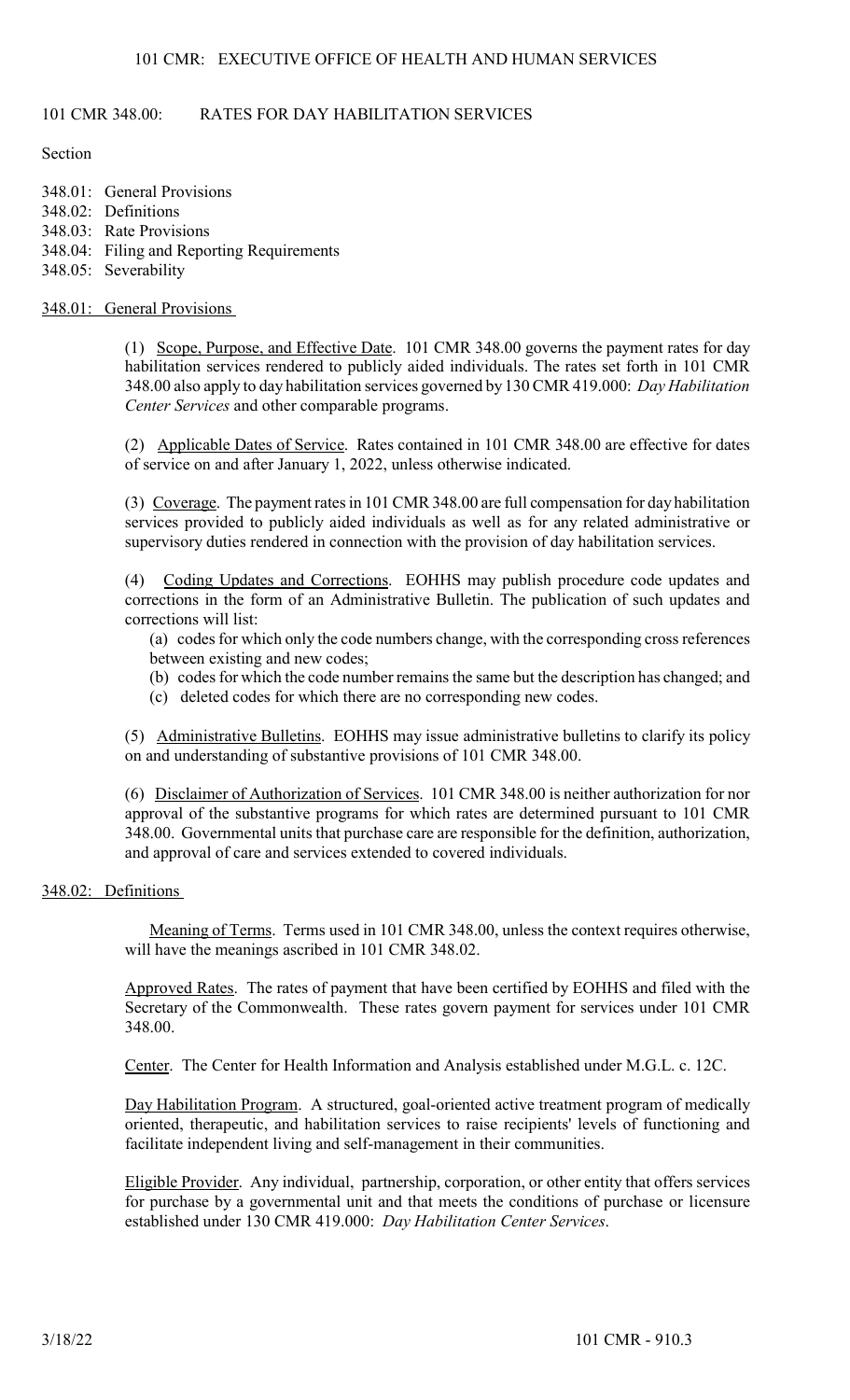#### 348.02: continued

EOHHS. The Executive Office of Health and Human Services established under M.G.L. c. 6A.

Governmental Unit. The Commonwealth, any department, agency, board or commission of the Commonwealth and any political subdivision of the Commonwealth.

Half Per Diem. Day habilitation services provided for a period equal to or less than three hours per day.

Per Diem. Day habilitation services provided for a period greater than three hours per day.

Publicly Aided Individual. A person whose medical and other services a governmental unit is in whole or in part liable for under a statutory program.

Quarter Per Diem. Day habilitation services provided for a period equal to or less than 1½ hours per day.

#### 348.03: Rate Provisions

(1) Rate as Full Payment. Each eligible provider must, as a condition of receipt of payment from one or more purchasing governmental units for services rendered, accept the approved rates as full payment and discharge of all obligations for the services rendered, subject only to appellate rights as set forth in M.G.L. 118E. There will be no duplication or supplementation of payment from sources other than those expressly recognized or anticipated in the computation of the rate. Any client resources or third-party payments received on behalf of a publicly assisted client will reduce, by that amount, the amount of the purchasing governmental unit's obligation for services rendered to the publicly assisted client.

(2) Approved Day Habilitation Program Rates. For services provided in day habilitation programs in the community, the approved rates include payment for all care and services that are customarily part of the program of services of an eligible provider, subject only to the terms of the purchase agreement between the eligible provider and the purchasing governmental unit(s). The rate of payment for authorized services is the lower of the established charge or the rate listed in 101 CMR 348.03(5).

(3) Day Habilitation Services in Nursing Facilities. Certain residents of nursing facilities who qualify for day habilitation services may be unable to participate in these services in community settings. These individuals may qualify for day habilitation services to be provided at the nursing facility in which they reside. In order to be eligible for these nursing facility services, the individual must meet criteria established by the MassHealth agency. The approved rates cover all care and services associated with the provision of day habilitation services in a nursing facility.

(a) Serving One, Two, or Three Individuals in a Nursing Facility. In situations where no more than three residents receive day habilitation services in the nursing facility, the rates do not vary by client need. The rates of payment for authorized services, including transportation, must be the lower of the established charge or the rate listed in 101 CMR 348.03(5).

(b) Serving Four or More Individuals in a Nursing Facility. For a staffing level of one to four or more, refer to approved community day habilitation program rates, along with the transportation rate listed in 101 CMR 348.03(5). A maximum of two transportation units can be billed for at most one person for any given nursing facility visit, in accordance with purchasers' specifications.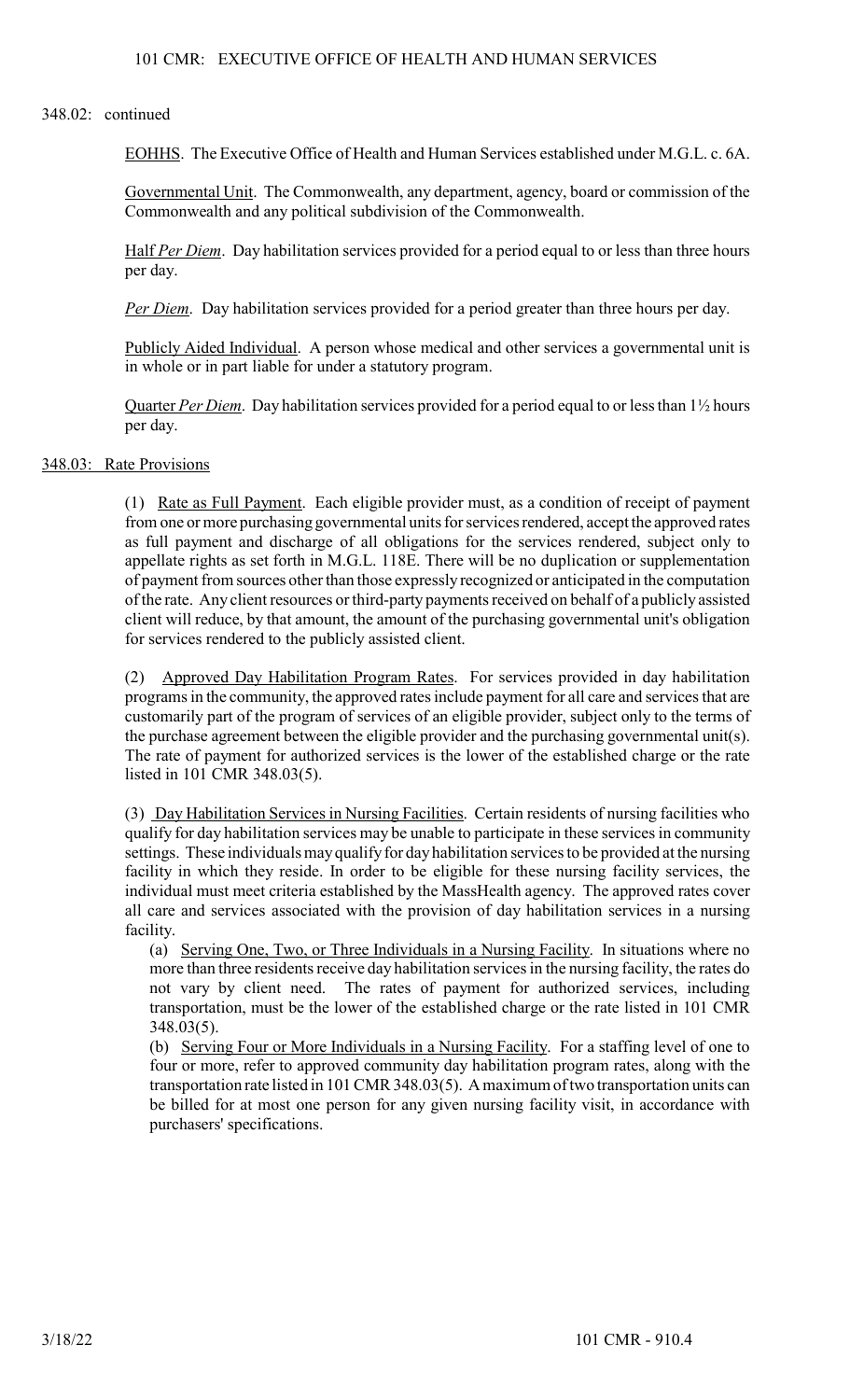# 348.03: continued

(4) Supplemental Staffing for Nursing Facility Residents in Community Day Habilitation Programs. Certain qualifying individuals in nursing facilities may need supplemental services in the form of additional staff assistance to enable them to leave their nursing facility to participate in day habilitation services in the community. These services do not apply to nursing facility residents who receive day habilitation services at the nursing facility. The MassHealth agency will pay a supplemental rate to augment staffing ratios when an individual needs assistance for all or part of the time that an individual participates in a community day habilitation program and meets criteria established by the MassHealth agency. The approved supplemental rate, which includes salary, payroll taxes, and fringe benefits, is listed in 101 CMR 348.03(5).

(5) Allowable Fees. The rates of payment for authorized day habilitation program services, unless otherwise noted in 101 CMR 348.03, must be the lower of the established charge or the rate listed in 101 CMR 348.03(5). Refer to purchasers' manuals for special coding instructions and limitations on number of units.

| Code     | <b>Per Diem Rate</b>                     | <b>Description</b>                                                                                                                                                                                                                                                          |
|----------|------------------------------------------|-----------------------------------------------------------------------------------------------------------------------------------------------------------------------------------------------------------------------------------------------------------------------------|
| S5102    | \$72.00                                  | Skills training and development, per diem (community program, low<br>need)                                                                                                                                                                                                  |
| S5102-TF | \$80.88                                  | Skills training and development per diem, intermediate level of care<br>(community program, moderate need)                                                                                                                                                                  |
| S5102-TG | \$105.12                                 | Skills training and development, per diem, complex/high tech level of<br>care (community program, high need)                                                                                                                                                                |
| S5102-U1 | \$101.28                                 | Skills training and development, per diem (nursing facility, one to two<br>or one to three staffing level)                                                                                                                                                                  |
| S5102-U2 | \$182.40                                 | Skills training and development per diem (nursing facility, one to one<br>staffing level)                                                                                                                                                                                   |
| S5102-22 | \$83.76                                  | Skills training and development, per diem, unusual procedural service,<br>when the service(s) provided is greater than that usually listed for the<br>listed procedure (supplemental staffing for nursing facility residents in<br>community day habilitation)              |
|          | <b>Half Per Diem</b><br><b>Base Rate</b> | <b>Description</b>                                                                                                                                                                                                                                                          |
| S5101    | \$36.00                                  | Skills training and development, half per diem (community program,<br>low need)                                                                                                                                                                                             |
| S5101-TF | \$40.44                                  | Skills training and development, half per diem, intermediate level of<br>care (community program, moderate need)                                                                                                                                                            |
| S5101-TG | \$52.56                                  | Skills training and development, half <i>per diem</i> , complex/high tech<br>level of care (community program, high need)                                                                                                                                                   |
| S5101-U1 | \$50.56                                  | Skills training and development, half <i>per diem</i> (nursing facility, one to<br>two or one to three staffing level)                                                                                                                                                      |
| S5101-U2 | \$91.20                                  | Skills training and development, half <i>per diem</i> (nursing facility, one to<br>one staffing level)                                                                                                                                                                      |
| S5101-22 | \$41.88                                  | Skills training and development, half <i>per diem</i> , unusual procedural<br>service, when the service(s) provided is greater than that usually listed<br>for the listed procedure (supplemental staffing for nursing facility<br>residents in community day habilitation) |